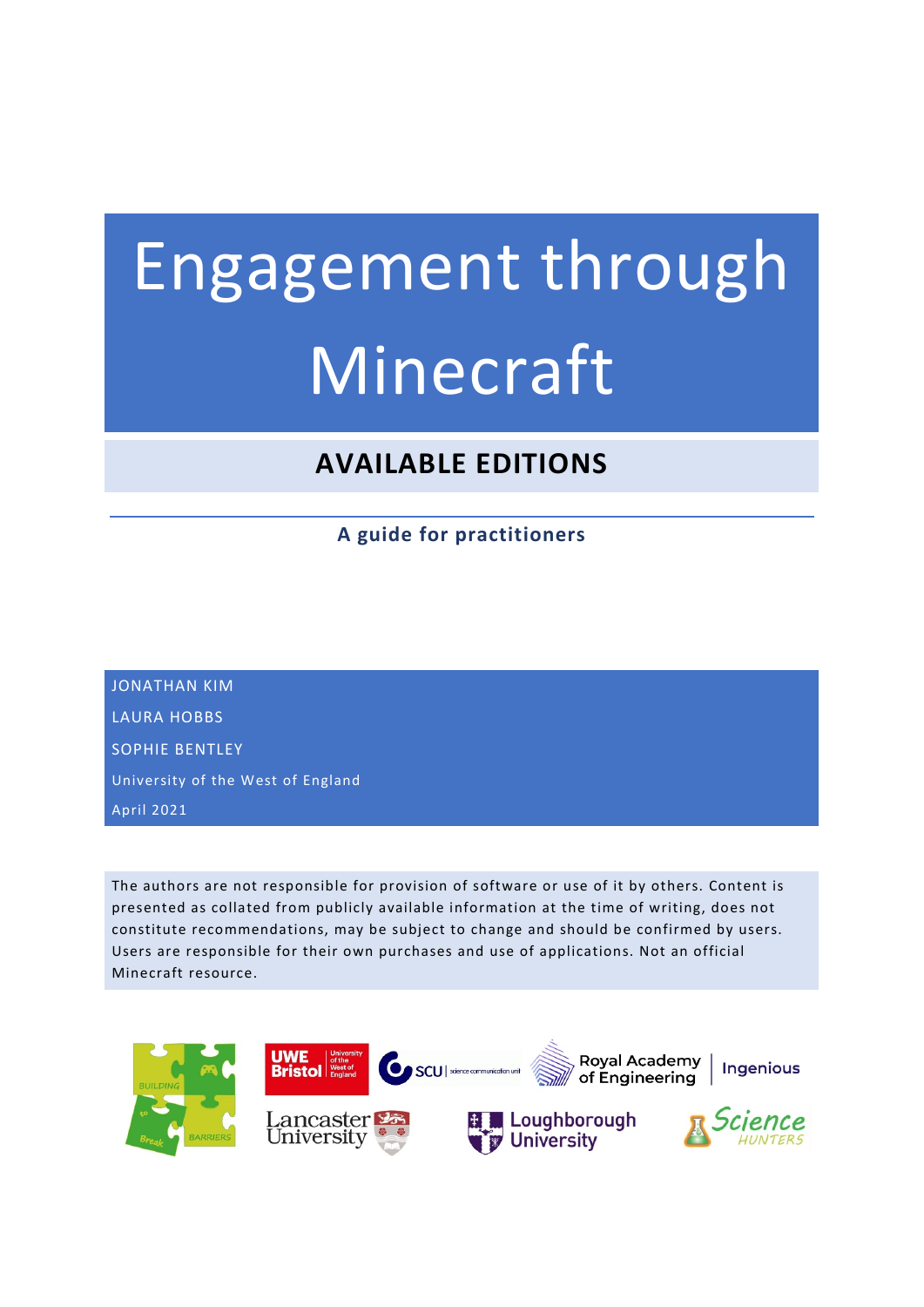# CONTENTS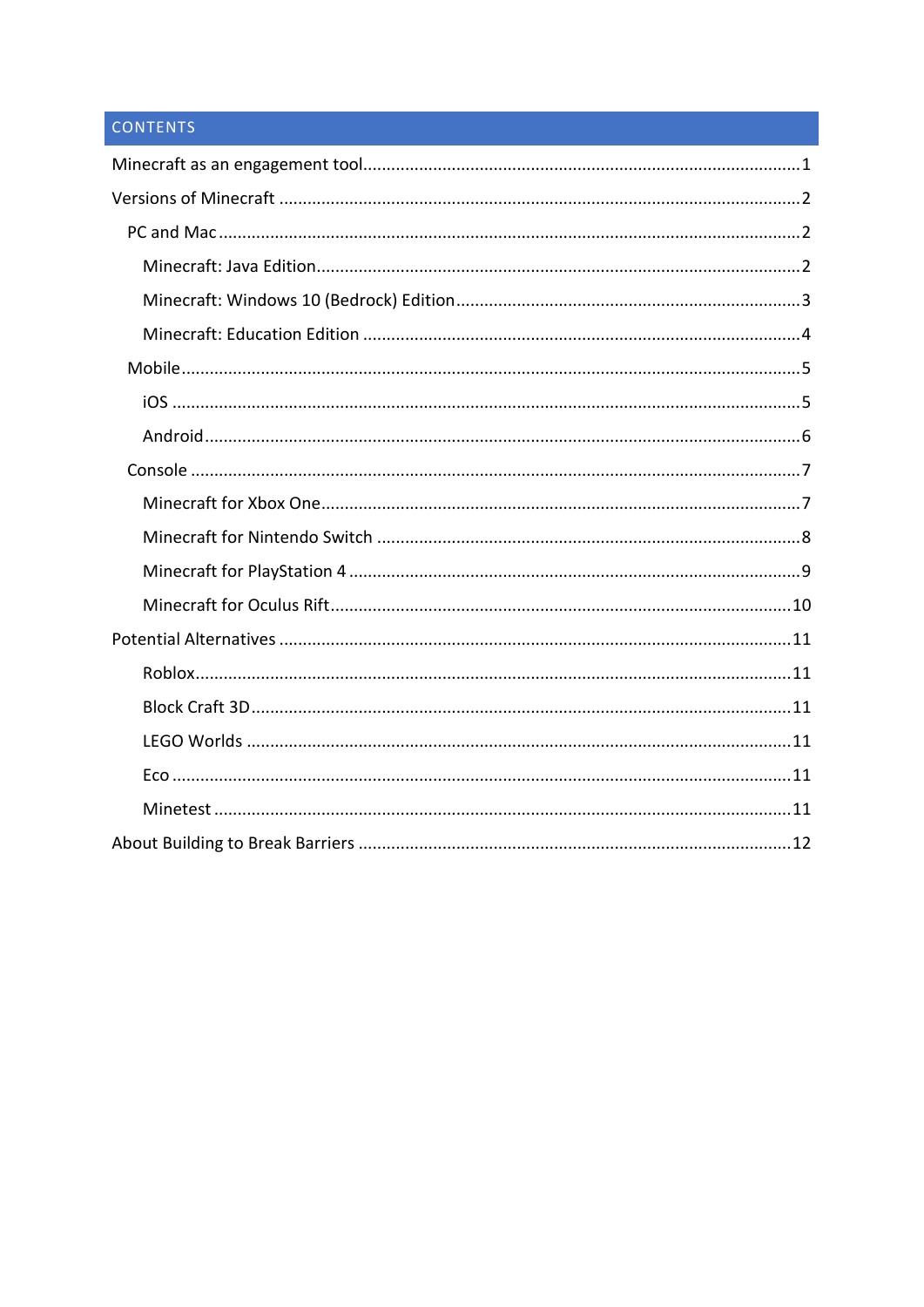# <span id="page-2-0"></span>**MINECRAFT AS AN ENGAGEMENT TOOL**

Minecraft is an open-world, exploratory and generative video game<sup>1</sup>, which was released in 2011 and quickly became one of the most popular games in the world. It is ideal for communicating various concepts  $1-3$  and is now used around the world as an educational and engagement tool<sup>4</sup>.

Players move freely around in the game, building with and mining a wide range of blocks. These have a wide range of properties, and can be explored in a variety of settings. The familiarity of the game and extensive experience that many children have with it can interest them in topics that they might not otherwise engage with and give them a sense of expertise and ownership<sup>3,5</sup>.

The game can be used in different modes on a range of hardware, including Creative mode, which allows unlimited building and therefore has high flexibility. Some versions support 'mods' (modifications); third-party code that adds new or custom gameplay features to the base game. In some cases, content can be transferred between versions. Purchasing options vary between institutions and geographical locations, and should be checked locally.

The different options available, their costs and potential for transferability of content between versions listed here were collated in February 2021. This content is intended for the purposes of information only and does constitute recommendations. These details are subject to change and should be checked by anyone wishing to obtain and use Minecraft or an equivalent. The authors are not responsible for any interpretation of the content within this document or purchase or use of software or equipment by others.

<sup>1</sup> Lane, H. C. & Yi, S. (2017). 'Playing with virtual blocks: Minecraft as a learning environment for practice and research'. In: Cognitive development in digital contexts. Cambridge, MA, U.S.A.: Academic Press. Chap. 7, 145– 166

2 Short, D. (2012). Teaching scientific concepts using a virtual world — Minecraft. *Teaching Science* 58 (3), pp. 55–58

<sup>3</sup>Hobbs, L., Stevens, C., Hartley, J. and Hartley, C., 2019. Science Hunters: An inclusive approach to engaging [with science through Minecraft.](https://jcom.sissa.it/archive/18/02/JCOM_1802_2019_N01) *Journal of Science Communication*, 18 (2), N01, 1–12

<sup>4</sup>Nebel, S., Schneider, S. and Rey, G. D. (2016). Mining learning and crafting scientific experiments: a literature [review on the use of Minecraft in education and research.](https://www.jstor.org/stable/jeductechsoci.19.2.355) *Educational Technology & Society* 19 (2), pp. 355– 366

5 Hobbs, L., Stevens, C., Hartley, J., Ashby, M., Lea, I., Bowden, L., Bibby, J., Jackson, B., McLaughlin, R. and Burke, T., 2019b[. Using Minecraft to engage children with science at public events.](https://www.ingentaconnect.com/contentone/ioep/rfa/2019/00000003/00000002/art00003) *Research for All*, 3(2), 142- 160

SCU | science communicat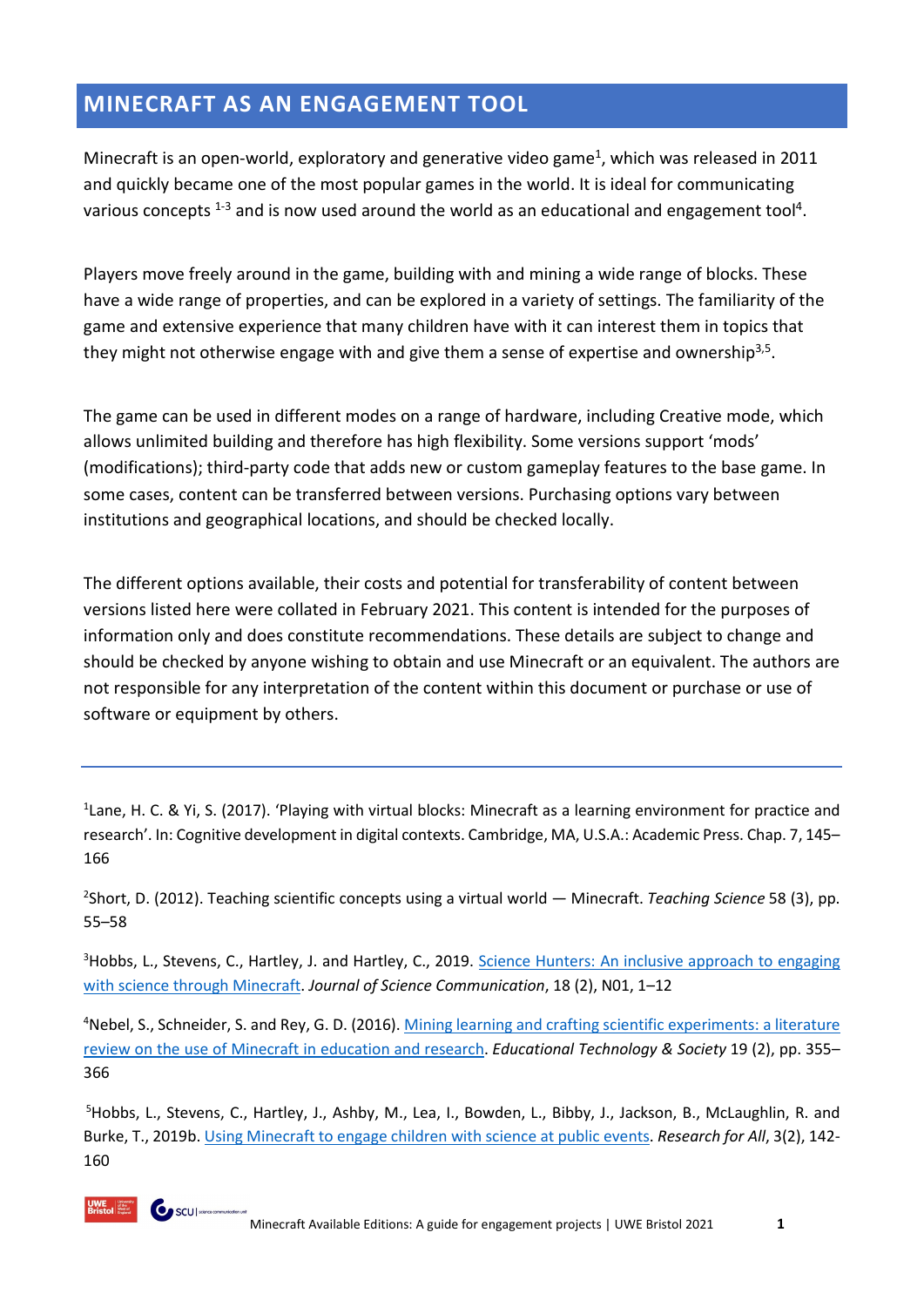# <span id="page-3-0"></span>**VERSIONS OF MINECRAFT**

# <span id="page-3-1"></span>**PC AND MAC**

#### <span id="page-3-2"></span>**MINECRAFT: JAVA EDITION**

Minecraft: Java Edition is the original edition of Minecraft, available to all purchasers through free to create Microsoft accounts. Cross-platform play is not available (with either consoles or mobile) for this edition. Multiplayer gaming is possible on both Minecraft Realms (private servers provided by Microsoft for up to 10 players; £4.99 per month) and player-hosted (third-party) servers.

#### AVAILABILITY

Windows, macOS and Linux

#### PRICE

£17.95 | Can be purchased as a redeemable digital code – restrictions may apply.

#### MINIMUM SPECIFICATIONS

**CPU** 

Intel Core i3-3210 3.2 GHz, AMD A8-7600 APU 3.1 GHz or equivalent

GPU (INTEGRATED)

Intel HD Graphics 4000 (Ivy Bridge) or AMD Radeon R5 series (Kaveri line) with OpenGL 4.4

#### GPU (DISCRETE)

Nvidia GeForce 400 Series or AMD Radeon HD 7000 series with OpenGL 4.4

| <b>RAM</b>                                               |
|----------------------------------------------------------|
| 4GB                                                      |
| STORAGE                                                  |
| At least 1GB of HDD space (4GB of SSD space recommended) |

#### MODDING & CREATIVE CAPABILITIES

SCU | science communics

Minecraft: Java Edition has the most diverse and expansive potential for modding of all Minecraft editions. A vast selection of mods can be downloaded free of charge through third-party software such as the Twitch App.

Numerous third-party tools support creation of worlds and materials in Minecraft: Java Edition, such as MCEdit or Tinkercad.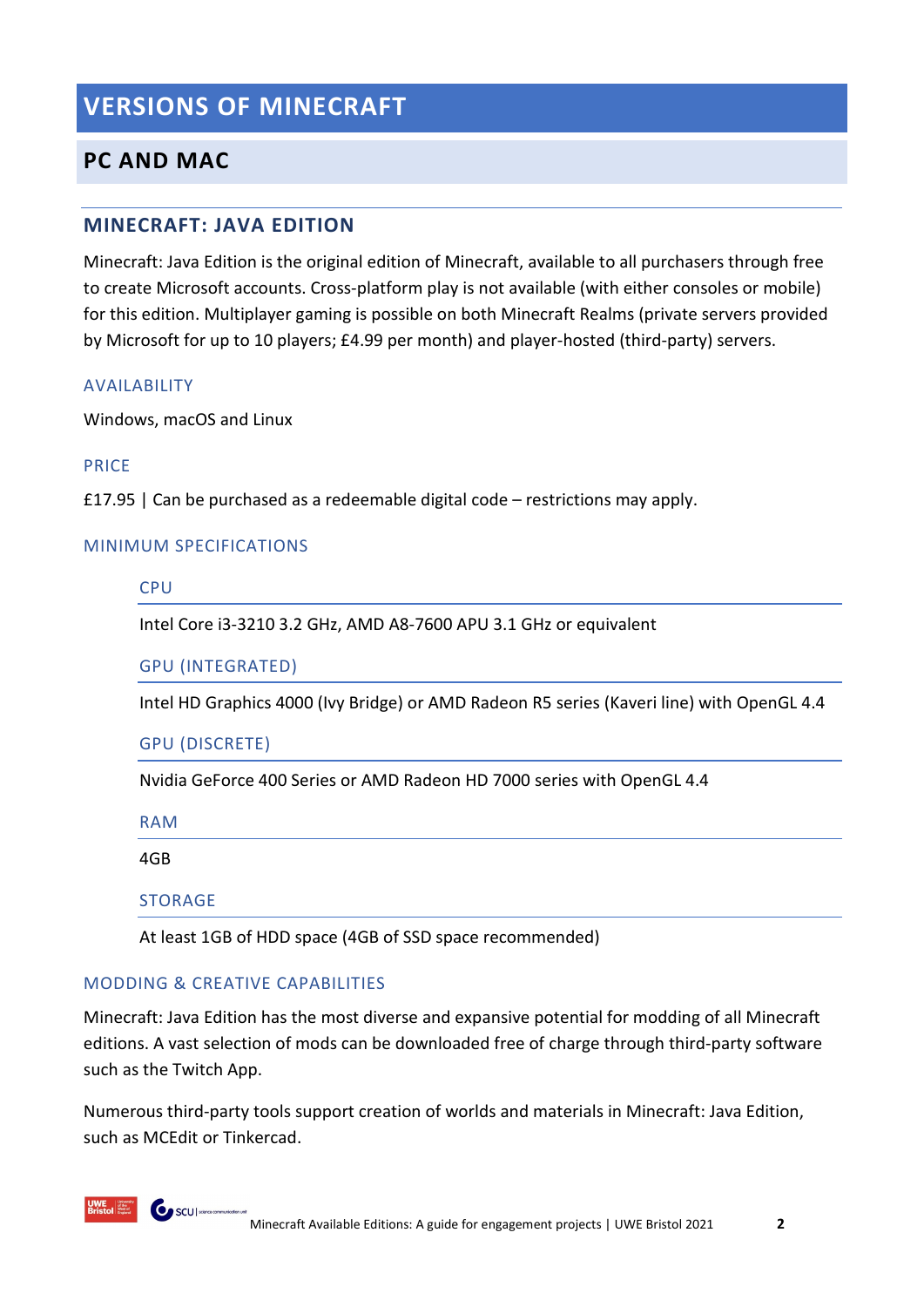#### TRANSFERABILITY

Minecraft: Java Edition's licence cannot be transferred or give access to any other editions of Minecraft. While it is possible to have installations of Java Edition on multiple devices simultaneously with one licence, multiplayer can only be accessed on one device at a time. Worlds built in Java Edition are tied to the device itself and not the licence, so manual file transfer is needed to access worlds that have been built on another device.

Worlds can be converted and transferred to Minecraft: Windows 10 Edition installations using third-party software (e.g. Universal Minecraft Converter; US\$4.99 annually). There is no cross-play with other editions of Minecraft.

#### <span id="page-4-0"></span>**MINECRAFT: WINDOWS 10 (BEDROCK) EDITION**

Minecraft: Windows 10 Edition (also known as Bedrock Edition) is available for all PCs that have the Windows 10 operating system. Unlike Java Edition, cross-platform play is possible with many other devices. Multiplayer gaming is possible on official featured multiplayer servers, Minecraft Realms (private server provided by Microsoft for up to 10 players; £4.99 per month) and player-hosted (third-party) servers.

#### AVAILABILITY

Windows 10, Xbox One and Oculus Rift

#### PRICE

£22.49+

#### MINIMUM SPECIFICATIONS

ARCHITECTURE

ARM, x64, x86

**CPU** 

Intel Celeron J4105 or AMD FX-4100

GPU

Intel HD Graphics 4000 or AMD Radeon R5

RAM

4GB

#### STORAGE

SCU | science communic

4GB (SSD recommended)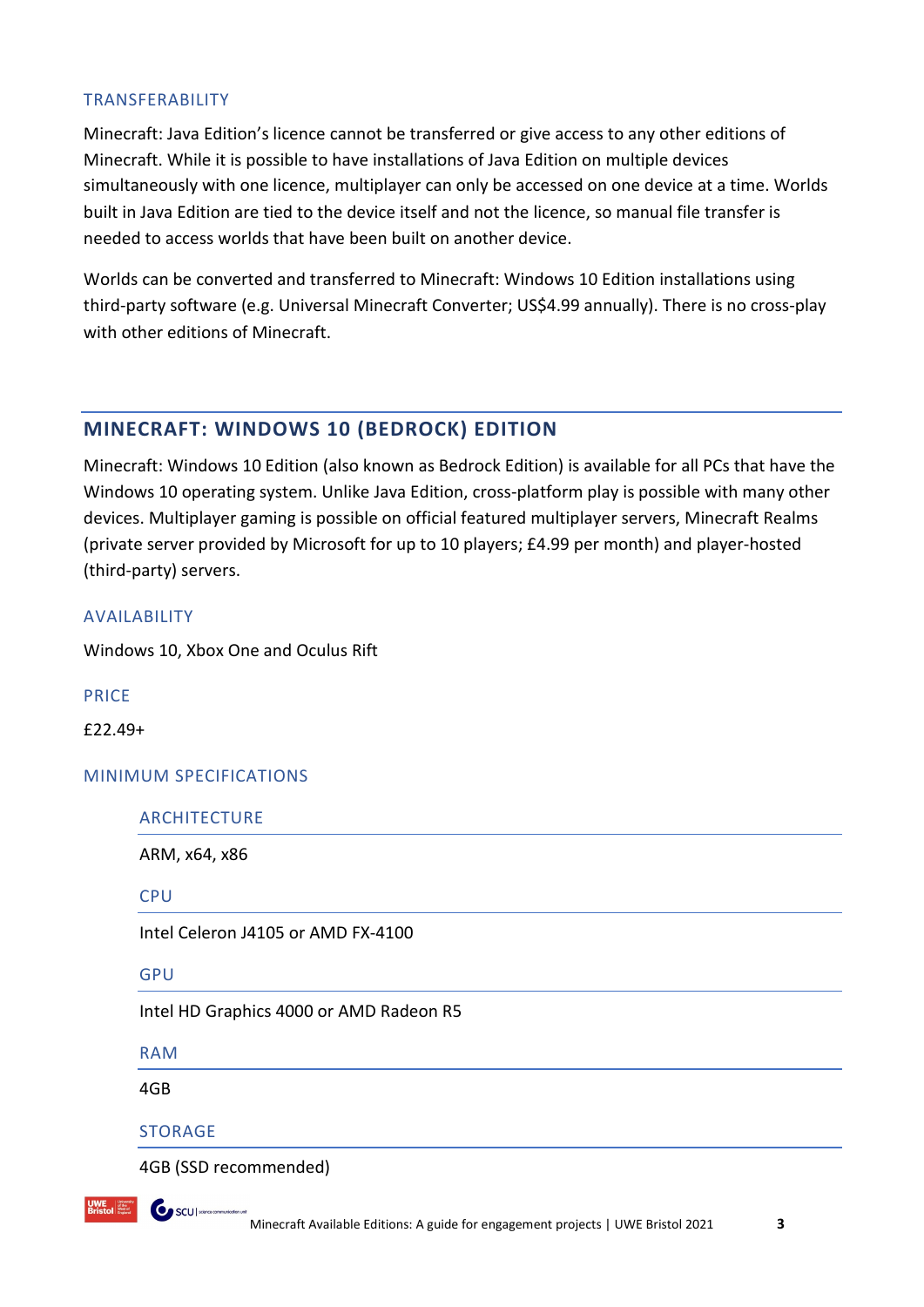#### MODDING & CREATIVE CAPABILITIES

Mods and worlds can be purchased and used from the integrated Minecraft Marketplace, removing the need for third-party software. However, the mods are mostly locked behind a paywall and the number and variety of mods available are drastically limited when compared with Minecraft: Java Edition.

Creating material for Windows 10 Edition is more difficult than it is for Java Edition, due to thirdparty tools such as MCEdit not being supported. Material is often created in Java Edition first, then converted to Windows 10 Edition using third-party software.

#### TRANSFERABILITY

Minecraft: Windows 10 Edition licences are tied to Microsoft accounts. Owning a licence grants access to play on Windows 10 PCs, Xbox One consoles and Oculus Rift virtual reality (VR) devices.

Worlds can be converted and transferred to Minecraft: Java Edition installations using third-party software (Universal Minecraft Converter; US\$4.99 annually). Unlike in Java Edition, cross-play with some other editions of Minecraft on other types of devices (Xbox One, iOS, Android, Nintendo Switch and more) is possible.

#### <span id="page-5-0"></span>**MINECRAFT: EDUCATION EDITION**

Minecraft: Education Edition is a version of Minecraft designed for use with students in formal education settings and environments. It offers classroom lessons in programming, history, languages and more.

Features include:

- Portfolios and cameras (providing opportunities to capture evidence of learning and to carry out formative assessments).
- Ability for the educators to customise worlds, as well as the students' inventories.
- **Blocks exclusive to Minecraft: Education Edition (e.g. board blocks, border blocks) to allow** for easier guidance and teaching.
- Multiplayer play allowing up to 30 students to collaborate in learning activities.
- **Tutorials designed for educators who are unfamiliar with Minecraft.**

#### SPECIAL REQUIREMENTS

SCU | science communic

Office 365 Education account (one account per licence). Available to schools and other academic institutions.

#### AVAILABILITY

Windows 7 or later, macOS, iOS (iPad only) and Chromebook

Minecraft Available Editions: A guide for engagement projects | UWE Bristol 2021 **4**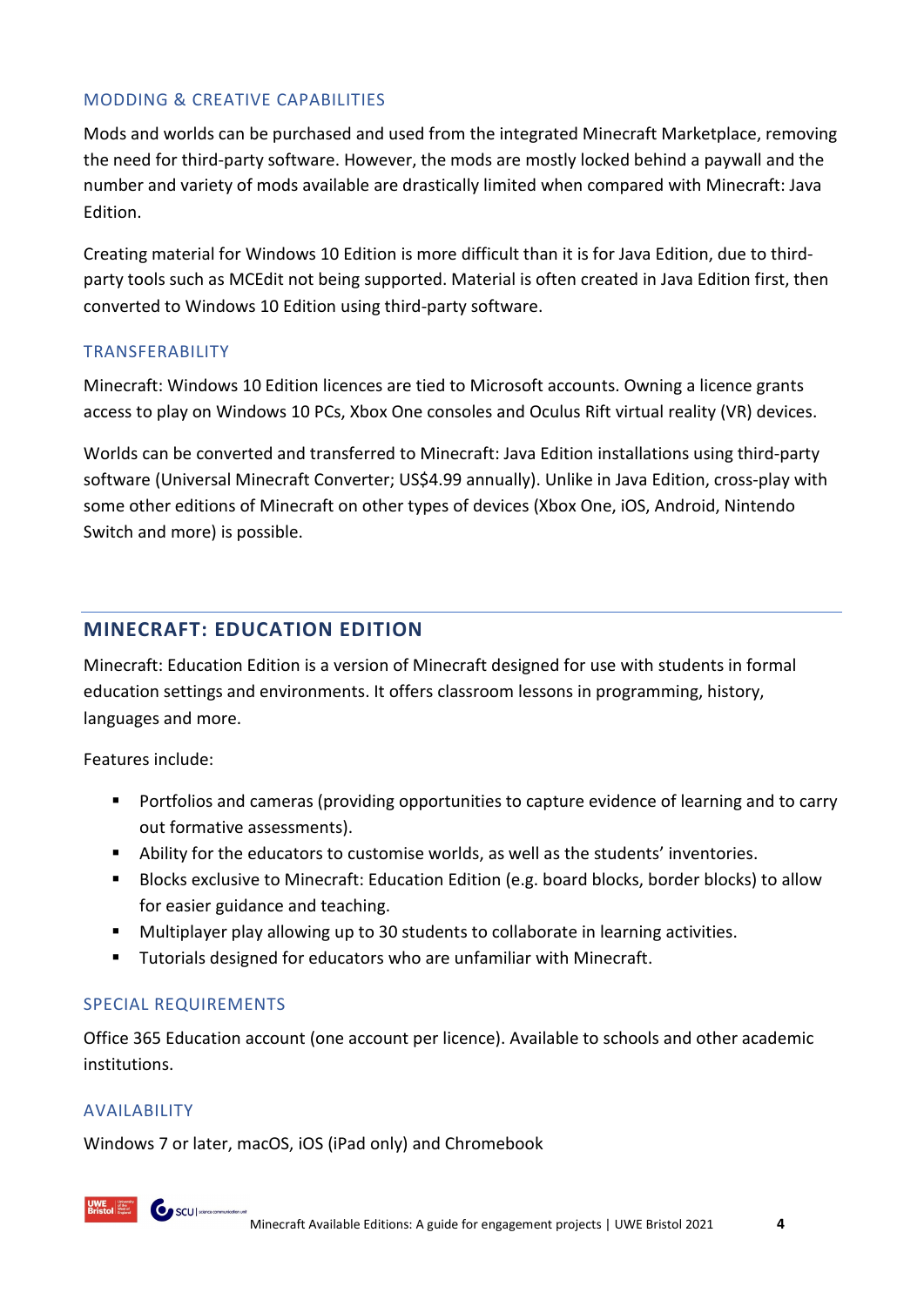#### PRICE

US\$5.00 per user per year **or** free (up to 25 logins for teachers and 10 logins for students).

#### MINIMUM SPECIFICATIONS

#### ARCHITECTURE

X64, X86

#### MODDING & CREATIVE CAPABILITIES

At this time, there are no mods available for Minecraft: Education Edition. Thus, for highly specific and tailored experiences, the use of regular Minecraft (Java Edition) in conjunction with mods may be more desirable.

#### TRANSFERABILITY

Minecraft: Education Edition licences are tied exclusively to Office 365 Education accounts. The licence is not transferable to other editions of Minecraft; thus Education Edition is only accessible for the devices/operating systems listed in the section above.

It is currently not possible to port worlds built in other versions of Minecraft (including Java Edition) to Education Edition, nor is it possible to export Education Edition worlds to other versions of Minecraft. This can be somewhat limiting, as the wide range of tools available to create material for Java Edition are not compatible with Education Edition.

# <span id="page-6-0"></span>**MOBILE**

#### <span id="page-6-1"></span>**iOS**

This is the edition of Minecraft that can be played on Apple iOS devices. Cross-platform play is possible with many other devices, including PC (Windows 10 Edition) and consoles. Multiplayer gaming in official featured multiplayer servers, Minecraft Realms (private servers provided by Microsoft for up to 10 players; £4.99 per month) and player-hosted (third-party) servers is possible.

#### AVAILABILITY

Requires iOS 10.0 or later. Compatible with iPhone 5S or later and iPad Mini 2<sup>nd</sup> Generation or later.

PRICE

£6.99

#### MODDING & CREATIVE CAPABILITIES

Mods and worlds can be purchased and used from the integrated Minecraft Marketplace, cutting out the need to use third-party software. However, the mods are mostly locked behind a paywall

**O** SCU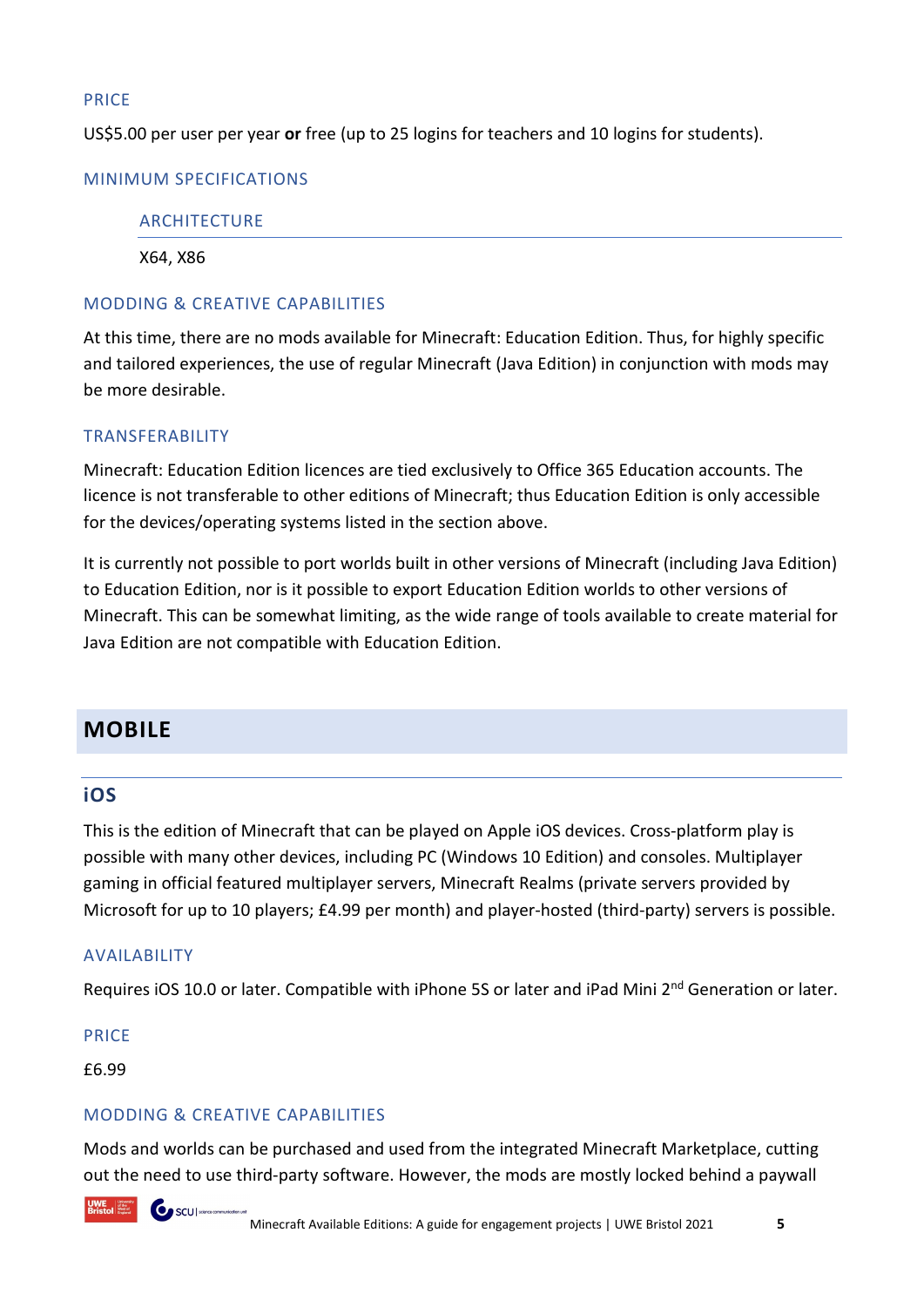and the number and variety of mods available are drastically limited when compared with Minecraft: Java Edition.

Creating material with Minecraft on iOS is more difficult than it is for Java Edition, due to thirdparty tools such as MCEdit not being supported. Material is often created in Java Edition first then converted to Windows 10 Edition using third-party software. The content is then accessed on iOS through multiplayer cross-play.

#### TRANSERABILITY

Minecraft on iOS licences are tied to Apple accounts. Owning a licence grants access to the game on all Apple devices that are logged in to the associated Apple account. Multiplayer gaming also requires a valid Microsoft account.

Unlike Java Edition, cross-play with some other editions of Minecraft on other types of devices (Windows 10 PC, Xbox One, Android, Nintendo Switch and more) is possible. While worlds built on iOS devices can be accessed by these other types of devices, conversion of iOS worlds to Java Edition is neither practical nor feasible.

## <span id="page-7-0"></span>**ANDROID**

This is the edition of Minecraft that can be played on Android mobile devices. Cross-platform play is possible with many other devices, including PC (Windows 10 Edition) and consoles. Multiplayer gaming in official featured multiplayer servers, Minecraft Realms (private servers provided by Microsoft for up to 10 players; £4.99 per month) and player-hosted (third-party) servers is possible.

#### AVAILABILITY

Android devices (the version of Android required varies with device)

#### PRICE

£6.49

#### MODDING & CREATIVE CAPABILITIES

SCU | science communico

Mods and worlds can be purchased and used from the integrated Minecraft Marketplace, removing the need for third-party software. However, the mods are mostly locked behind a paywall and the number and variety of mods available are drastically limited when compared with Minecraft: Java Edition.

Creating material with Minecraft on Android is more difficult than it is for Java Edition, due to thirdparty tools such as MCEdit not being supported. Material is often created in Java Edition first then converted to Windows 10 Edition using third-party software. The content is then accessed on Android devices through multiplayer cross-play.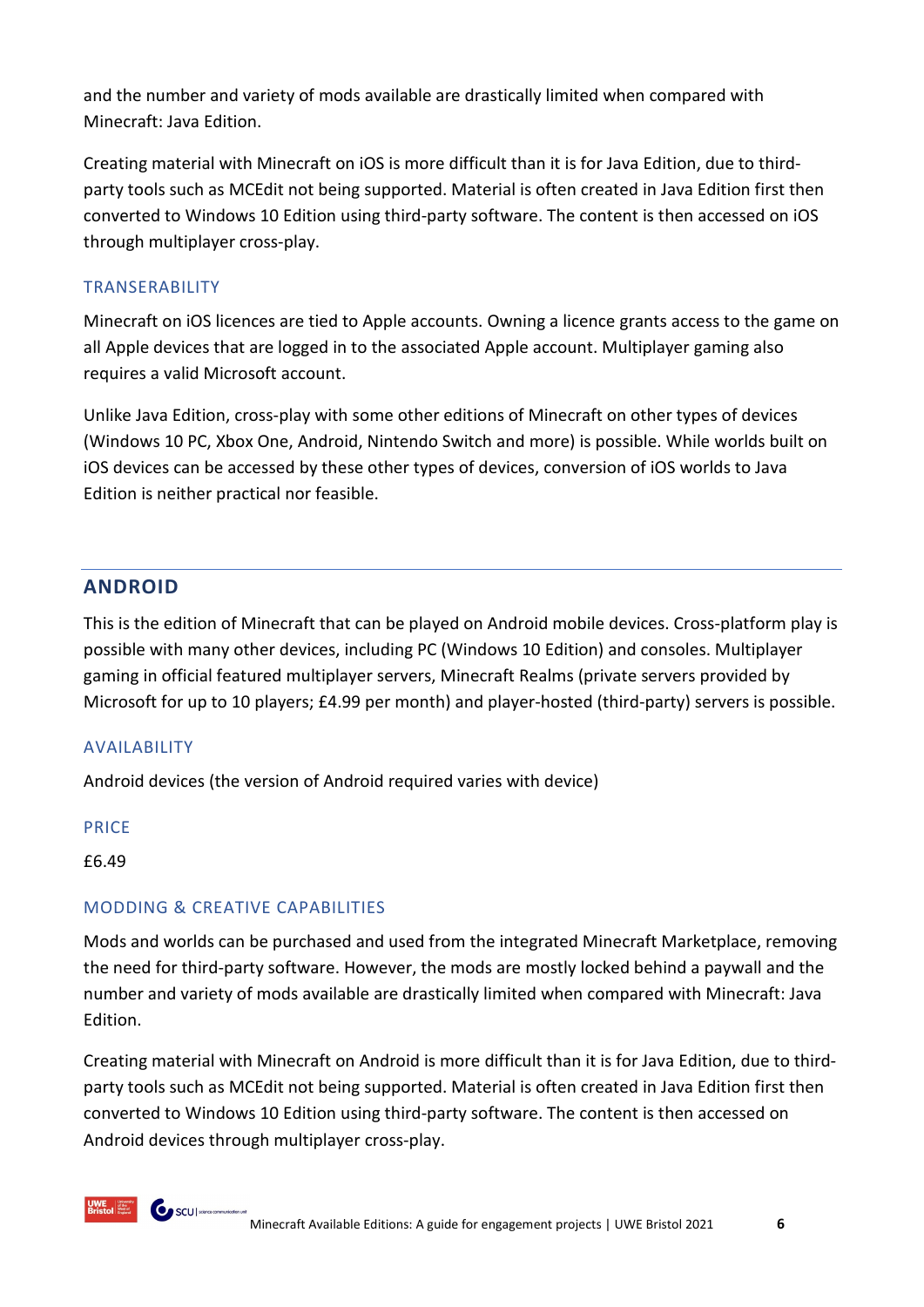#### TRANSFERABILITY

Minecraft for Android licences are tied to Google accounts. Owning a licence grants access to the game on all Android devices that are connected to the associated Google account. Multiplayer gaming also requires a valid Microsoft account.

Unlike Java Edition, cross-play with some other editions of Minecraft on other types of devices (Windows 10 PC, Xbox One, iOS, Nintendo Switch and more) is possible. While worlds built on Android devices can be accessed by these other types of devices, conversion of Android worlds to Java Edition is neither practical nor feasible.

# <span id="page-8-0"></span>**CONSOLE**

#### <span id="page-8-1"></span>**MINECRAFT FOR XBOX ONE**

This is the edition of Minecraft that can be played on Xbox One consoles. Cross-platform play is possible with many other devices, including PC (Windows 10 Edition) and mobile. Multiplayer gaming in official featured multiplayer servers and Minecraft Realms (private servers provided by Microsoft for up to 10 players; £4.99 per month) is possible. However, joining player-hosted (thirdparty) servers is not possible.

#### AVAILABILITY

Xbox One or later

#### PRICE

£16.74. Available for free with Xbox Game Pass.

#### MODDING & CREATIVE CAPABILITIES

Mods and worlds can be purchased and used from the integrated Minecraft Marketplace, removing the need for third-party software. However, the mods are mostly locked behind a paywall and the number and variety of mods available are drastically limited when compared with Minecraft: Java Edition.

Creating material for Minecraft on Xbox One is more difficult than it is for Java Edition, due to thirdparty tools such as MCEdit not being supported. Material is often created in Java Edition first then converted to Windows 10 Edition using third-party software. The content can then be accessed on the console through multiplayer cross-play.

#### TRANSFERABILITY

SCU | science communic

Minecraft for Xbox One licences are tied to Microsoft accounts. Owning a licence grants access to the game on any Xbox One console via Microsoft account login.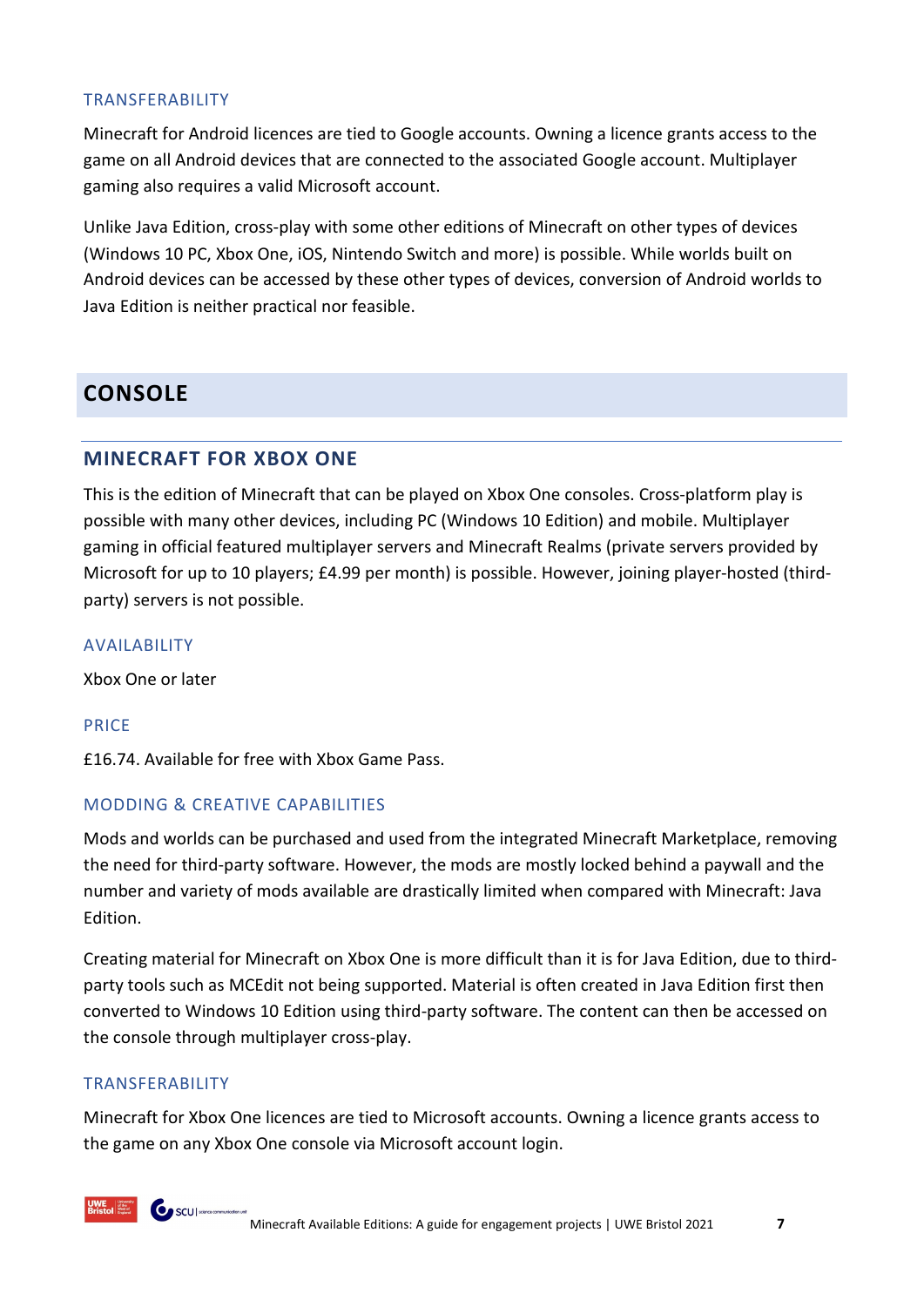Unlike Java Edition, cross-play with some other editions of Minecraft on other types of devices (Windows 10 PC, mobile, Nintendo Switch and more) is possible. While worlds built on Xbox One consoles can be accessed by these other types of devices through multiplayer gaming, conversion of Minecraft for Xbox One worlds to Java Edition is neither practical nor feasible.

(**Note**: owning Minecraft Windows 10 Edition allows the game to be played using an Xbox One or later, even if Minecraft for Xbox One was not purchased separately.)

#### <span id="page-9-0"></span>**MINECRAFT FOR NINTENDO SWITCH**

This is the edition of Minecraft that can be played on Nintendo Switch. Cross-platform play is possible with many other devices, including PC (Windows 10 Edition), consoles and mobile. Multiplayer gaming in official featured multiplayer servers and Minecraft Realms (private servers provided by Microsoft for up to 10 players; £4.99 per month) is possible. However, joining playerhosted (third-party) servers is not possible.

#### AVAILABILITY

Nintendo Switch, Nintendo Switch Lite

#### PRICE

£19.99

#### MODDING & CREATIVE CAPABILITIES

Mods and worlds can be purchased and used from the integrated Minecraft Marketplace, removing the need for third-party software. However, the mods are mostly locked behind a paywall and the number and variety of mods available are drastically limited when compared with Minecraft: Java Edition.

Creating material for Minecraft on Nintendo Switch is more difficult than it is for Java Edition, due to third-party tools such as MCEdit not being supported. Material is often created in Java Edition first then converted to Windows 10 Edition using third-party software. The content can then be accessed on Nintendo Switch through multiplayer cross-play.

#### TRANSFERABILITY

SCU | stance communice

Minecraft for Nintendo Switch licences are tied to Nintendo accounts. Owning a licence grants access to the game on any Nintendo Switch device via Nintendo account login. Multiplayer gaming also requires a valid Microsoft account.

Unlike Java Edition, cross-play with some other editions of Minecraft on other types of devices (Windows 10 PC, mobile, console and more) is possible. While worlds built on Nintendo Switch devices can be accessed by these other types of devices through multiplayer gaming, conversion of Minecraft for Nintendo Switch worlds to Java Edition is neither practical nor feasible.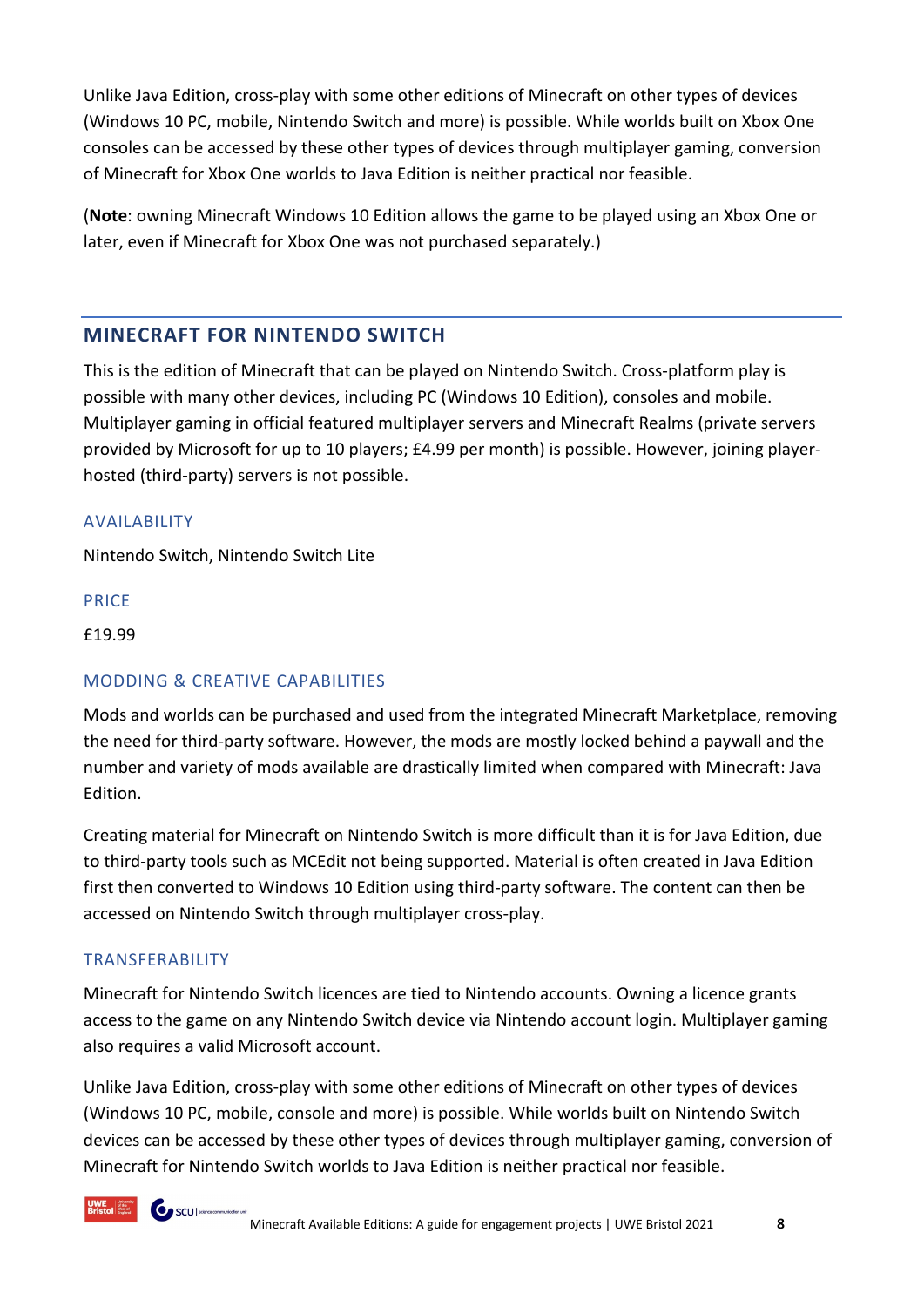## <span id="page-10-0"></span>**MINECRAFT FOR PLAYSTATION 4**

This is the edition of Minecraft that can be played on PlayStation 4 consoles. Cross-platform play is possible with many other devices, including PC (Windows 10 Edition), mobile and other consoles. Multiplayer gaming in official featured multiplayer servers and Minecraft Realms (private servers provided by Microsoft for up to 10 players; £4.99 per month) is possible. However, joining playerhosted (third-party) servers is not possible. Minecraft for PlayStation 4 also allows for virtual reality gameplay (through PSVR).

#### AVAILABILITY

PlayStation 4 (playable on PlayStation 5 but with missing features)

#### PRICE

£12.99

#### MODDING & CREATIVE CAPABILITIES

Mods and worlds can be purchased and used from the integrated Minecraft Marketplace, removing the need for third-party software. However, the mods are mostly locked behind a paywall and the number and variety of mods available are drastically limited when compared with Minecraft: Java Edition.

Creating material for Minecraft on PlayStation 4 is more difficult than it is for Java Edition, due to third-party tools such as MCEdit not being supported. Material is often created in Java Edition first then converted to Windows 10 Edition using third-party software. The content can then be accessed on the console through multiplayer cross-play.

#### TRANSFERABILITY

Minecraft for PlayStation 4 licences are tied to PlayStation accounts. Owning a licence grants access to the game on any PlayStation 4 or PlayStation 5 device via PlayStation account login (**note**: as of the time of writing, some features are missing on PlayStation 5). Multiplayer also requires a valid Microsoft account.

Unlike Java Edition, cross-play with some other editions of Minecraft on other types of devices (Windows 10 PC, mobile, Nintendo Switch and more) is possible. While worlds built on PlayStation devices can be accessed by these other types of devices through multiplayer gaming, conversion of Minecraft for PlayStation 4 worlds to Java Edition is neither practical nor feasible.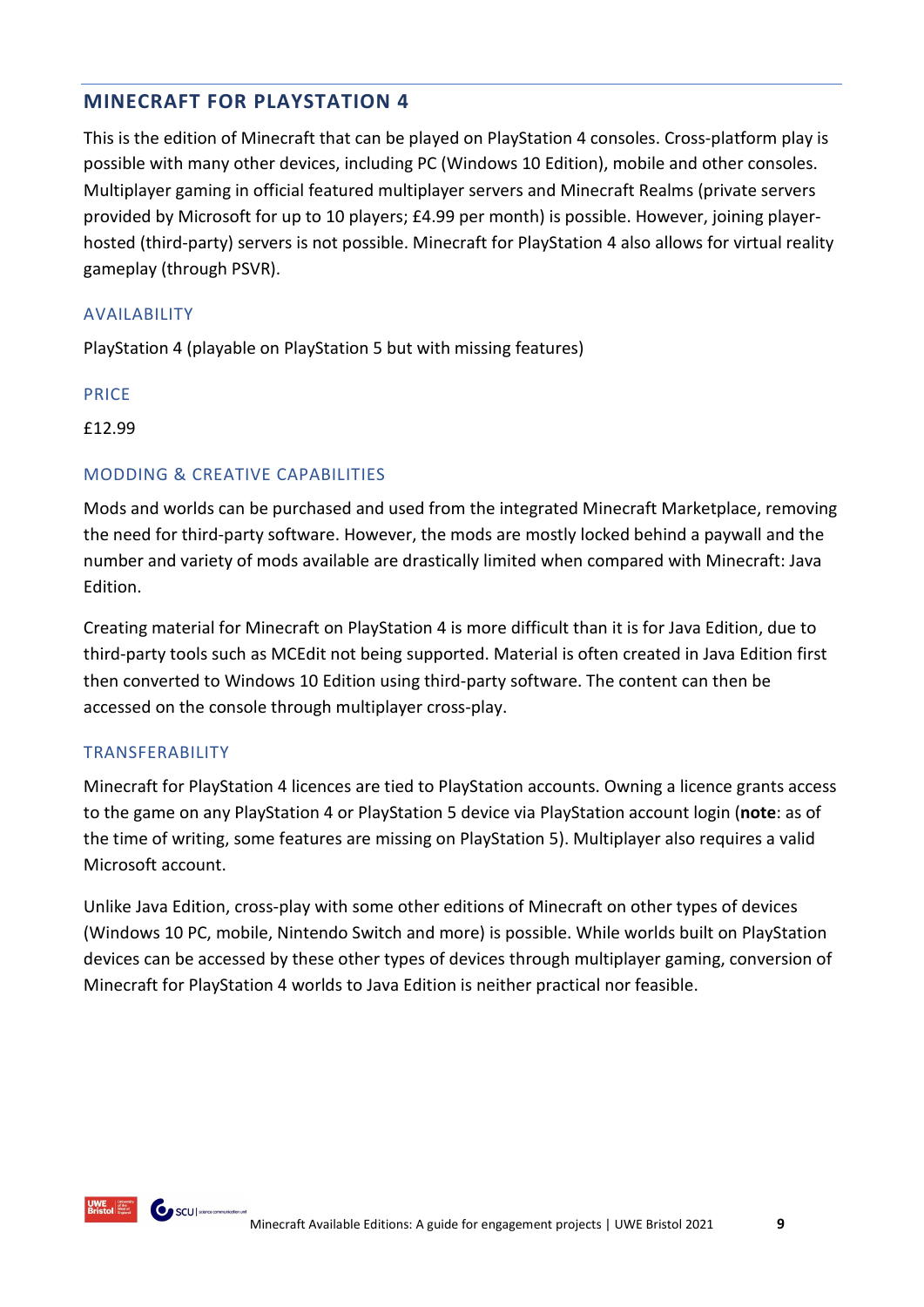# <span id="page-11-0"></span>**MINECRAFT FOR OCULUS RIFT**

This is the edition of Minecraft that can be played on Oculus Rift virtual reality devices. Crossplatform play is possible with many other devices, including PC (Windows 10 Edition), consoles and mobile. Multiplayer gaming in official featured multiplayer servers, Minecraft Realms (private servers provided by Microsoft for up to 10 players; £4.99 per month) and player-hosted (thirdparty) servers is possible. A major advantage of this edition is its ability to provide virtual reality Minecraft gameplay.

#### AVAILABILITY

Oculus Rift, Oculus Rift S

#### PRICE

Free

#### MODDING & CREATIVE CAPABILITIES

Mods and worlds can be purchased and used from the integrated Minecraft Marketplace, removing the need for third-party software. However, the mods are mostly locked behind a paywall and the number and variety of mods available are drastically limited when compared with Minecraft: Java Edition.

Creating material for Minecraft on Oculus Rift is more difficult than it is for Java Edition, due to third-party tools such as MCEdit not being supported. Material is often created in Java Edition first then converted to Windows 10 Edition using third-party software. The content can then be accessed through multiplayer cross-play.

#### TRANSFERABILITY

Minecraft for Oculus Rift licences are tied to Oculus accounts. Owning a licence grants access to the game on any Oculus Rift or Oculus Rift S device via Oculus account login. Multiplayer gaming also requires a valid Microsoft account.

Unlike Java Edition, cross-play with some other editions of Minecraft on other types of devices (Windows 10 PC, mobile, Nintendo Switch and more) is possible. While worlds built on Oculus devices can be accessed by these other types of devices through multiplayer gaming, conversion of Minecraft for Oculus Rift worlds to Java Edition is neither practical nor feasible.

(**Note**: owning Minecraft Windows 10 Edition allows for the game to be played using an Oculus Rift or Oculus Rift S, even if the game was not purchased in the Oculus store.)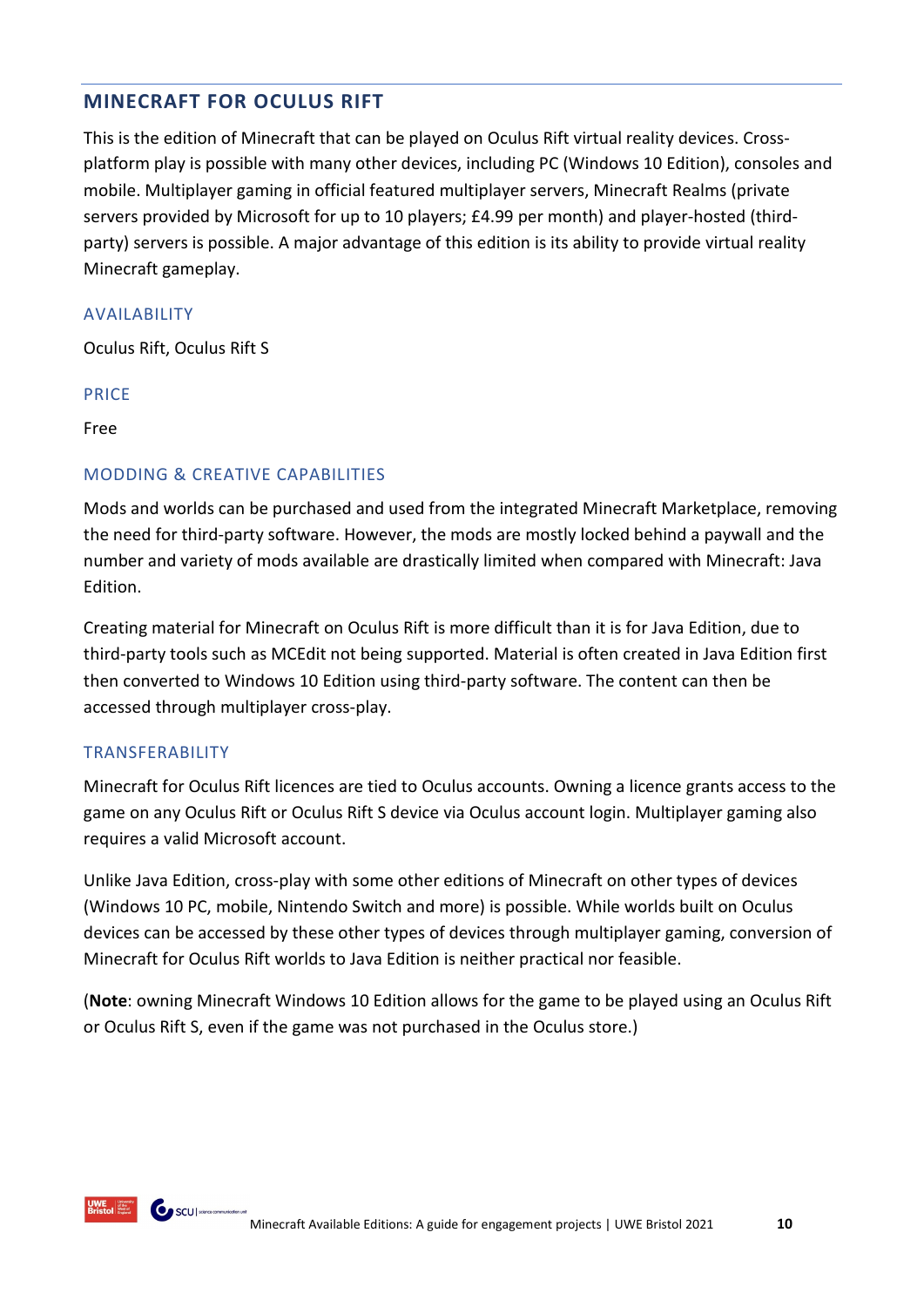# <span id="page-12-0"></span>POTENTIAL ALTERNATIVES

There are many potential alternatives to purchasing Minecraft. Some of these are official free trials provided by Mojang/Microsoft for Minecraft, which typically last 100 minutes.

There are also some non-Microsoft alternatives to Minecraft that are available, some of which are summarised below.

#### <span id="page-12-1"></span>Roblox

A free PC, mobile and console platform in which players can create their own gameplay experiences in 3D worlds, then share/play them with others.

#### <span id="page-12-2"></span>Block Craft 3D

A free alternative to Minecraft for mobile devices. There is a greater focus on village building and villager management than in Minecraft. However, the game is limited in terms of cross-platform availability, modding capability, educational potential, world transferability and multiplayer features.

#### <span id="page-12-3"></span>LEGO Worlds

Similar to Minecraft, but with a LEGO theme (PC and console). There is a greater focus on quest completion than in Minecraft.

#### <span id="page-12-4"></span>Eco

A PC sandbox game inspired by Minecraft that educates players on the importance of sustainability. Players are put in a world where they must specialise into different professions, form governments, pass laws and ultimately cooperate to prevent the annihilation of the world from an incoming meteor. Every action a player takes has an effect on the environment and if players are not careful, pollution and the extinction of numerous species can become a major problem.

#### <span id="page-12-5"></span>Minetest

A free sandbox game available for PC, Linux, Mac and Android systems. It has many similar features to Minecraft and has also been used in educational contexts.